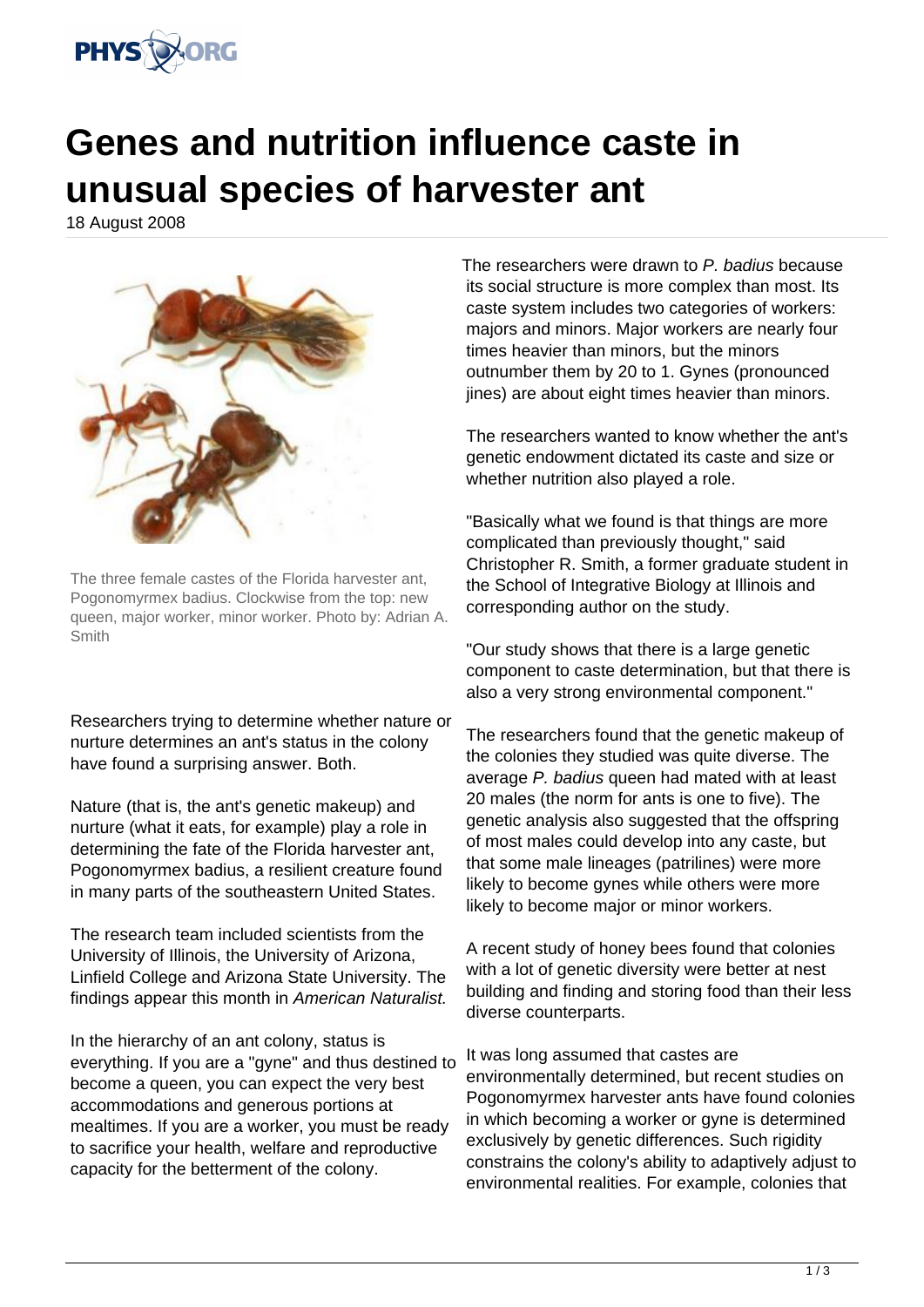

have few workers and yet produce a lot of larvae that are destined to become gynes fail to grow to maturity because they lack the resources to feed the voracious gynes.

On the other hand, colonies that can respond to environmental factors and alter the ratio of the castes they produce are often more successful in a changing environment. They can produce more workers when resources are scarce and more gynes when food is plentiful.

"Flexibility in caste determination is essential as it allows the colony to respond to changes in need or of some ants in the colony probably allows it to environmental fluctuations," said principal investigator Andrew Suarez, an Illinois professor of animal biology and of entomology and an affiliate of the Institute for Genomic Biology.

In the new study, the researchers analyzed what the P. badius ants were eating. Using stable isotope analysis, which looks for different versions of elements such as nitrogen and carbon in the diet, the researchers could tell whether individual ants were eating higher or lower on the food chain. Those at the top would have a more carnivorous diet, with a higher nitrogen content in their foods. They would also ingest more of a specific isotope of nitrogen in their foods than those eating seeds or plants.

The analysis showed that gynes were at the top of the dietary food chain and had the highest proportion of nitrogen in their diets. The minor workers had the lowest nitrogen content and were eating primarily from plant rather than animal sources. The majors were getting a better diet than the minors, but were not eating as well as the gynes.

"Differences in the nutrition that an individual assimilated during larval growth are strong predictors of caste," the authors wrote.

The researchers also found that genetic differences predict size in major workers and gynes, but not minor workers. Minor workers increase in size only as the colony grows, probably because larger colonies have more resources available to them.

The exact mechanisms by which genetics or diet influence caste are not yet known, Smith said, but in P. badius both play an important role. There may be a hormonal response, for example, that is driven in part by genetics and in part by nutrition that determines the trajectory of an individual ant's development, he said. Smith, currently a postdoctoral researcher at Arizona State University, continues to explore how genetic differences interact with variation in diet to generate diversity in the form and function of all ants.

The fact that nutrition can alter the genetic destiny adjust the ratio of workers to gynes to survive in tough times, he said.

"But there are still 'haves' and 'have nots' in the colony: those genetic variants who have a reproductive advantage and those that don't," Smith said.

Source: University of Illinois at Urbana-Champaign